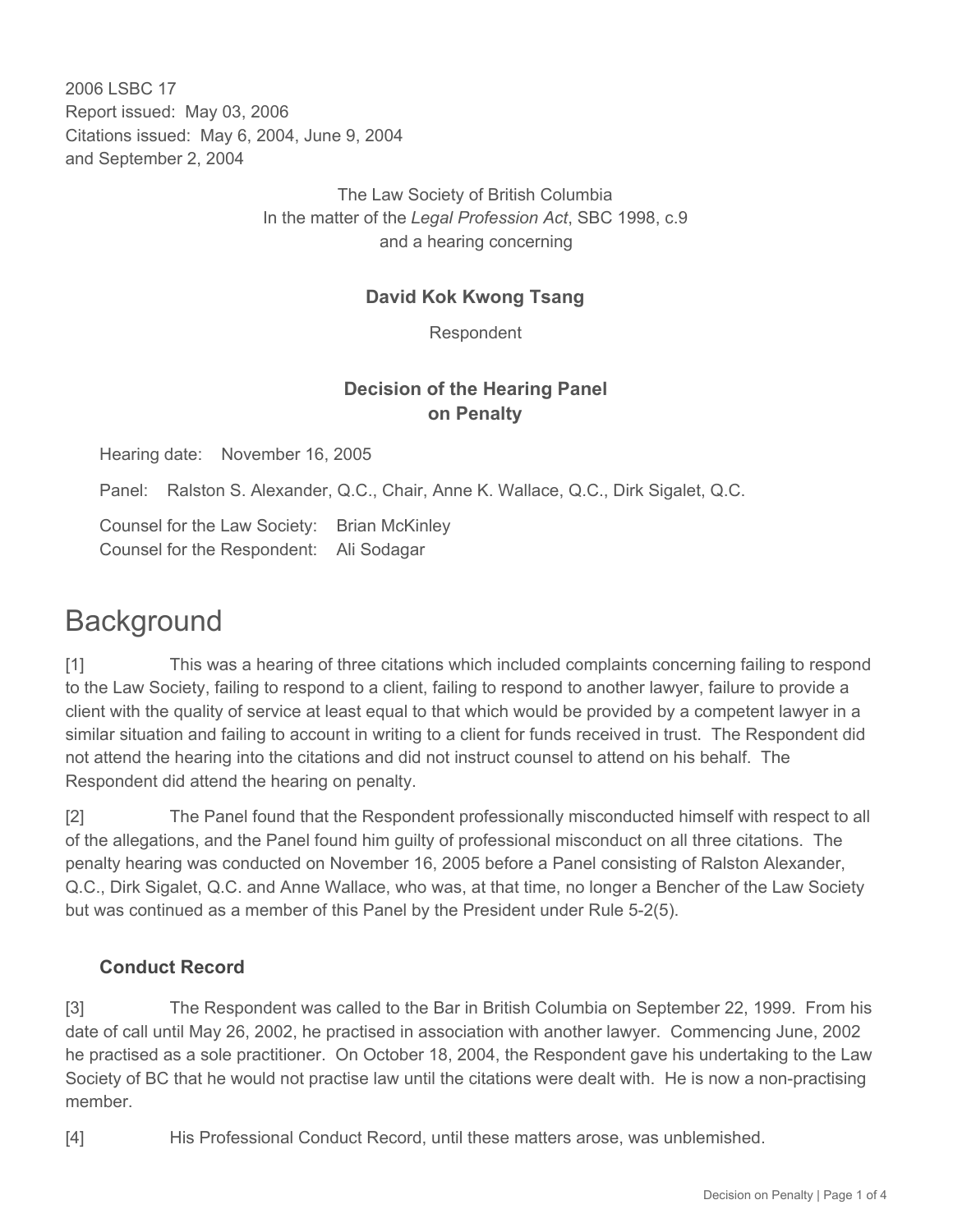## **Respondent's Circumstances**

[5] The Respondent explained that 2004 was a very stressful year for him. An attempted suicide in his extended family was very emotionally difficult for the Respondent and, also in that year, he and his wife separated. The Respondent testified that this caused him to be anxious and depressed, which led to his chronic procrastination. He stated that he finally went to his physician, who prescribed medication and recommended he take some time off.

[6] The Respondent further testified that in early 2004 he became involved in starting up a family business which demanded a lot of his time. His evidence was that there was significant pressure on him from his family to be involved in this business. It required him to travel a great deal throughout Washington, Oregon and California to establish business contacts. He testified that this contributed to the delay in responding to his clients and the Law Society and impaired his ability to satisfactorily complete the work he had taken on.

[7] The Respondent gave an undertaking to the Law Society to not practice law unless and until he meets the requirements of this decision. He advised the Panel that he now lives in California and at this time does not intend to practice law in British Columbia but would like to " leave the door open" to practice here in the future.

[8] The Panel finds that the Respondent gave conflicting and inconsistent explanations for his behaviour. For instance, he indicated that the stresses he was facing in 2004 were the root cause, yet the complaints in one citation began in 2001, and in another began in 2003.

[9] The Respondent stated his health issues contributed to his problems but no medical evidence was called, either viva voce or by way of a medical report, to support this allegation. In addition, in cross-examination the Respondent acknowledged that he has not been diligent in taking the medication prescribed by his physician and that he has missed appointments with his Doctor.

## **Law Society's Position**

[10] Counsel for the Law Society acknowledged that the Respondent's attendance at the penalty hearing went a long way to showing his acknowledgment of his misconduct, as did the repayment to his clients of their retainers for fees. Counsel submitted a fine in the range of \$4,000 to \$6,000 would be appropriate.

[11] Counsel for the Law Society also submitted that the Panel impose the following conditions upon the Respondent:

(a) Prior to returning to practice, provide a report acceptable to the Practice Standards Committee from a qualified medical practitioner setting out the diagnosis, prognosis, and recommended treatment for the medical condition that contributed to the Respondent's professional misconduct and provide a medical assessment that the Respondent is then fit to practice law;

(b) Until relieved of this condition by the Practice Standards Committee, provide quarterly reports acceptable to the Practice Standards Committee from the Respondent's medical practitioner setting out the ongoing treatment plan and progress;

(c) Prior to returning to practice, enter into a Practice Supervision Agreement with a lawyer acceptable to the Practice Standards Committee and on terms acceptable to the Practice Standards Committee;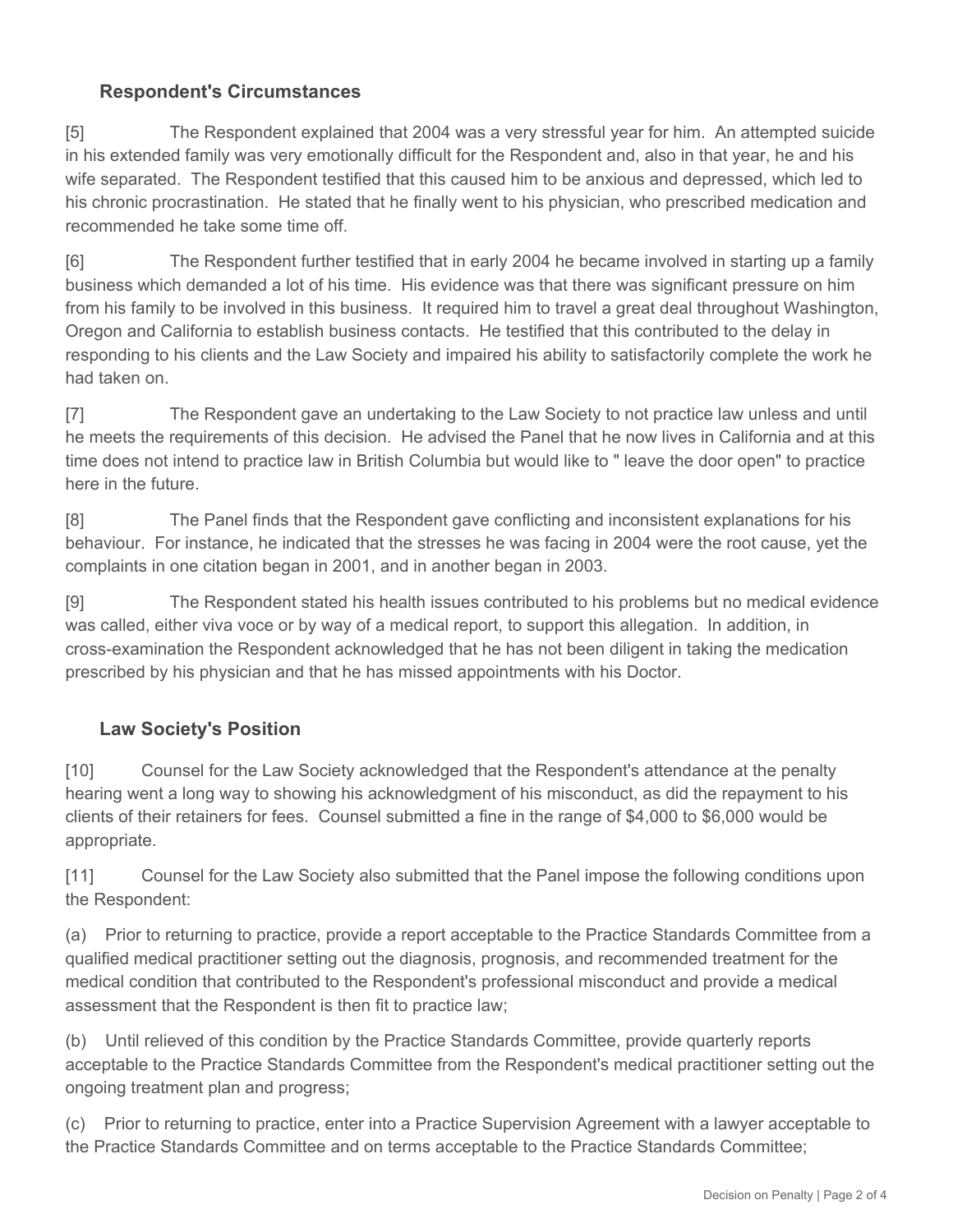(d) Continue under practice supervision at the Respondent's cost until relieved by the Practice Standards Committee;

(e) Within six months of resuming practice, report to the Practice Standards Committee as required and submit to a practice review as directed by the Practice Standards Committee.

[12] In addition, counsel submitted that the Bill of Costs for the two hearings of this matter, which totalled \$8,114.96, be paid by the Respondent.

## **The Respondent's Position**

[13] The Respondent's position is that the penalty proposed is too severe. The Respondent testified that at no time were his actions dishonest or fraudulent. He has returned all monies he held in trust for retainers to his clients and, in the final outcome, delivered the documents that had been requested of him. As well, he had given his undertaking not to practice law quite some time ago and has abided by his undertaking.

[14] The Respondent cited a number of decisions that resulted in reprimands and reduced costs, but no further suspensions or fines.

# Decision

[15] The factors the Panel must consider in assessing penalty are set out in *Law Society of BC v. Ogilvie*, [1999] LSBC 17. Applying the *Ogilvie* test, in mitigation the Panel recognizes that the Respondent is still quite young and was a junior lawyer when these events happened. He was of previous good character and has made efforts to restore the position of the clients in whose matters he misconducted himself. He gained no advantage for himself from these actions. He did cause significant inconvenience to the clients and to another lawyer, and with respect to one client, he caused considerable financial hardship which has resulted in a claim to the Law Society.

[16] In terms of the nature and gravity of the offence, while it is not at the most serious end of the range of actions which amount to professional misconduct, failing to respond to the Law Society is a grave concern for the profession. If the Law Society and its members are not seen to take communications from the Law Society seriously, the profession may lose the right to independent self-governance, as has occurred in other jurisdictions.

[17] Aggravating factors in this matter are that this behaviour resulted in three separate citations and occurred over a substantial period of time.

[18] The conduct itself goes to the heart of the public's assessment of the integrity of the profession. In this situation, the Respondent chose to put his business and family interests ahead of those of his clients and his professional responsibilities. It is important that members of this profession clearly understand that if they are having difficulty in their practice, for whatever reason, they have an obligation to obtain assistance and deal with the problems, rather than avoid doing so at the cost of the client. This is essential in order for the public to retain confidence in the legal profession.

[19] Therefore it is the decision of this Panel to impose the following penalty:

- 1. The Respondent is reprimanded.
- 2. Prior to returning to practice, the Respondent shall provide a report acceptable to the Practice